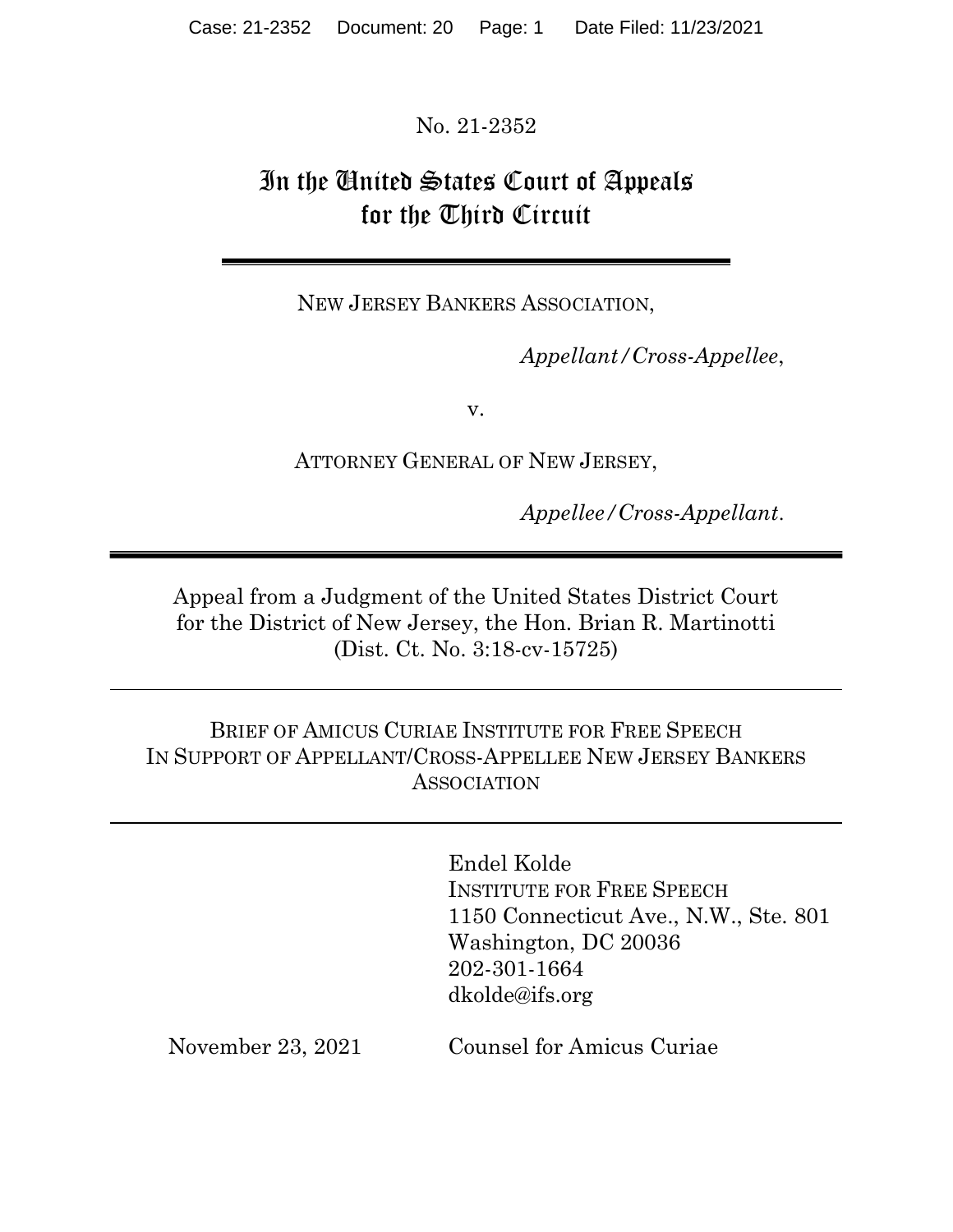### DISCLOSURE STATEMENT

Counsel for amicus curiae certifies that the Institute for Free Speech is a nonprofit corporation, has no parent company, subsidiary, or affiliate, and that no publicly held company owns more than 10 percent of its stock.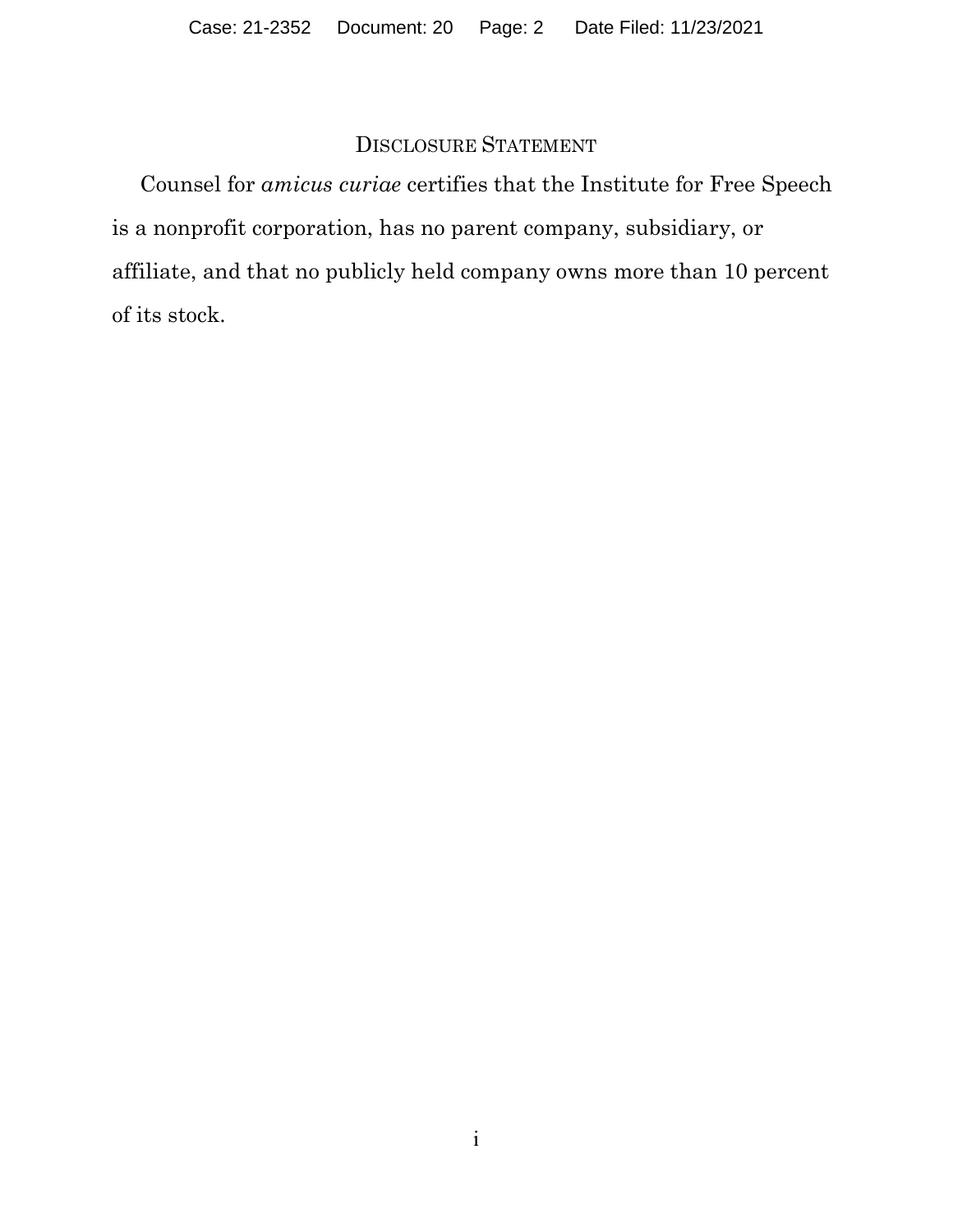# TABLE OF CONTENTS

| I.      |                              | THE DISTRICT COURT ERRED IN APPLYING INTERMEDIATE                                                                                                                                    |
|---------|------------------------------|--------------------------------------------------------------------------------------------------------------------------------------------------------------------------------------|
|         |                              | SCRUTINY WITHOUT EITHER NARROW TAILORING OR A CLOSELY                                                                                                                                |
|         |                              |                                                                                                                                                                                      |
| $\Pi$ . |                              | NEW JERSEY'S COMPLETE BAN ON DIRECT CONTRIBUTIONS IS                                                                                                                                 |
|         |                              |                                                                                                                                                                                      |
|         | $\boldsymbol{\mathcal{A}}$ . | The so-called historical incidents of bank<br>corruption relied upon by the district court<br>would involve astronomical sums in today's<br>dollars, far exceeding limits claimed to |
|         | $B$ .                        | Reasonable contribution limits applicable to<br>other corporations and unions would be much<br>more narrowly tailored than a complete ban10                                          |
|         |                              |                                                                                                                                                                                      |
|         |                              |                                                                                                                                                                                      |
|         |                              |                                                                                                                                                                                      |
|         |                              |                                                                                                                                                                                      |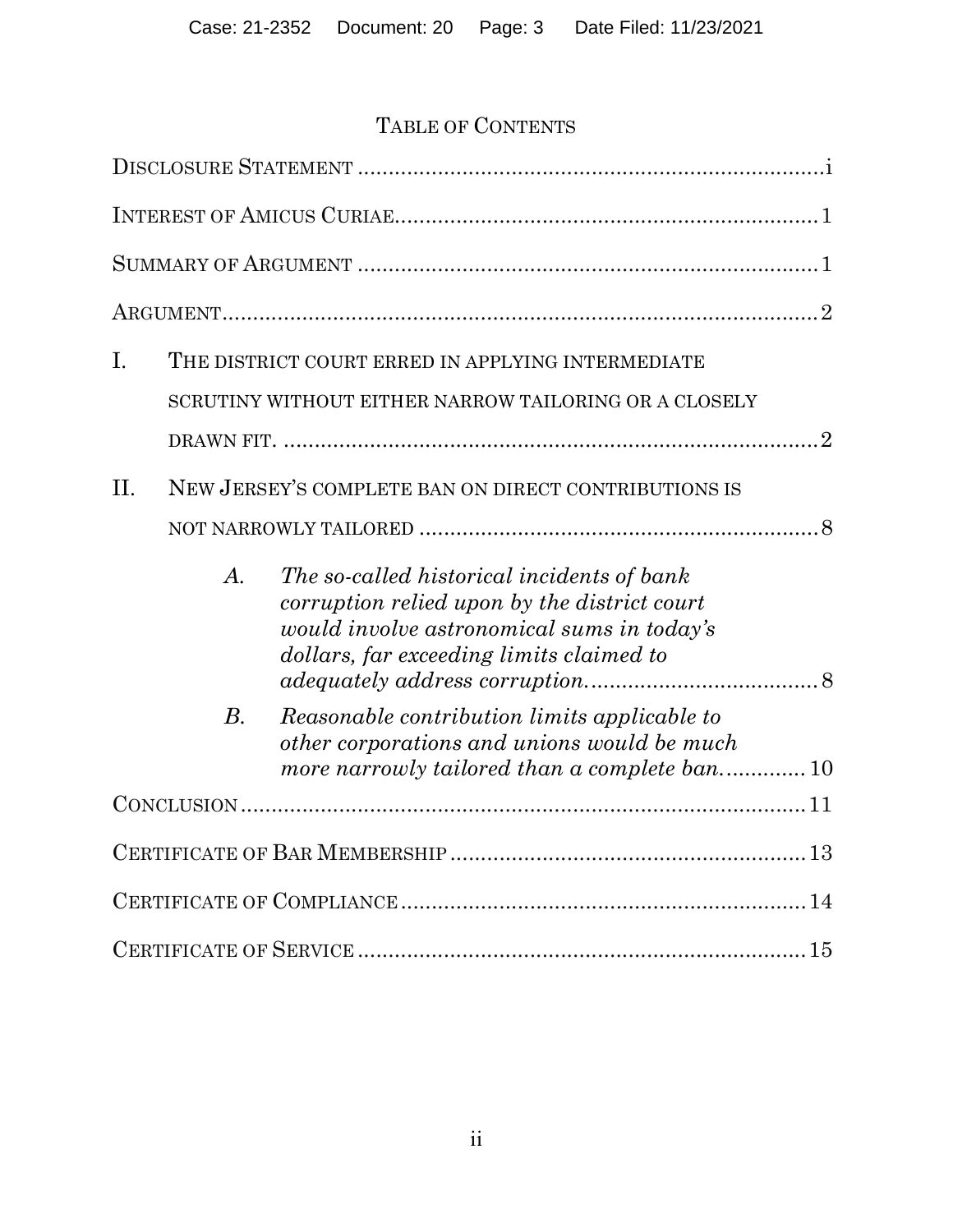# TABLE OF AUTHORITIES

# Cases

| Ams. for Prosperity Found. v. Bonta,                                                                                       |
|----------------------------------------------------------------------------------------------------------------------------|
| Austin v. Michigan Chamber of Commerce,                                                                                    |
|                                                                                                                            |
| Buckley v. Valeo,                                                                                                          |
| Citizens Against Rent Control/Coalition for Fair Hous. v. Berkeley,                                                        |
| Ezell v. City of Chicago,                                                                                                  |
| First National Bank of Boston v. Bellotti,                                                                                 |
| Mariani v. United States,                                                                                                  |
| McCutcheon v. FEC,                                                                                                         |
| NAACP v. Button,                                                                                                           |
| Turner Broad. Sys., Inc. v. FCC,                                                                                           |
| <b>Statutes</b>                                                                                                            |
|                                                                                                                            |
|                                                                                                                            |
|                                                                                                                            |
| <b>Other Authorities</b>                                                                                                   |
| Alioth Finance, "\$150,000 in $1904 \rightarrow 2021$   Inflation Calculator."<br>Official Inflation Data (Nov. 22, 2021), |

https://www.officialdata.org/us/inflation/ 1904?amount=150000 ........ 9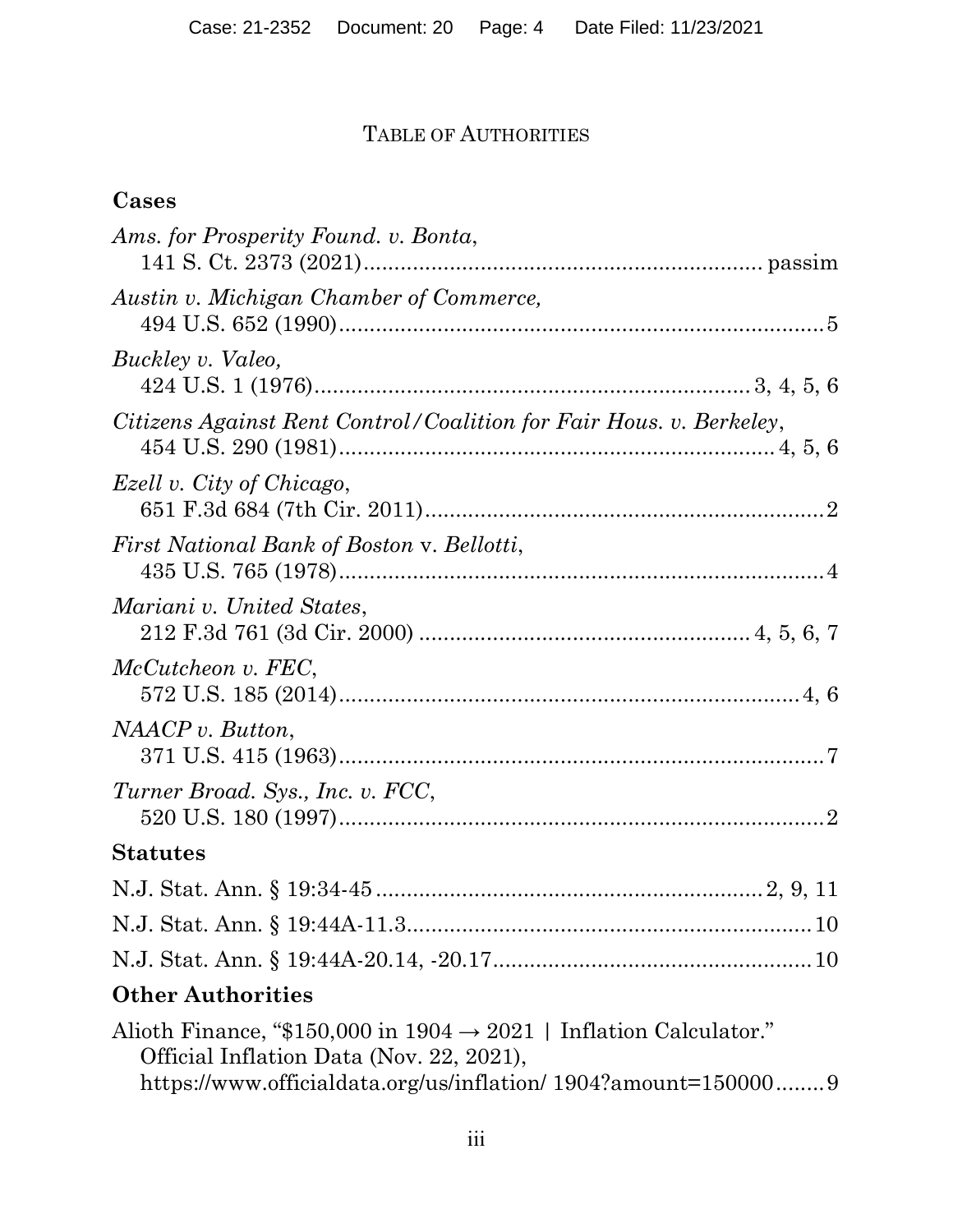| Contribution Limits Chart, NEW JERSEY ELECTION LAW ENFORCEMENT |  |  |
|----------------------------------------------------------------|--|--|
| COMMISSION, https://www.elec.state.nj.us/forcandidates/        |  |  |
|                                                                |  |  |
| CPI Inflation Calculator, U.S. BUREAU OF LABOR STATISTICS,     |  |  |
| https://bit.ly/3nvYNm2 (last visited November 18, 2021) 9      |  |  |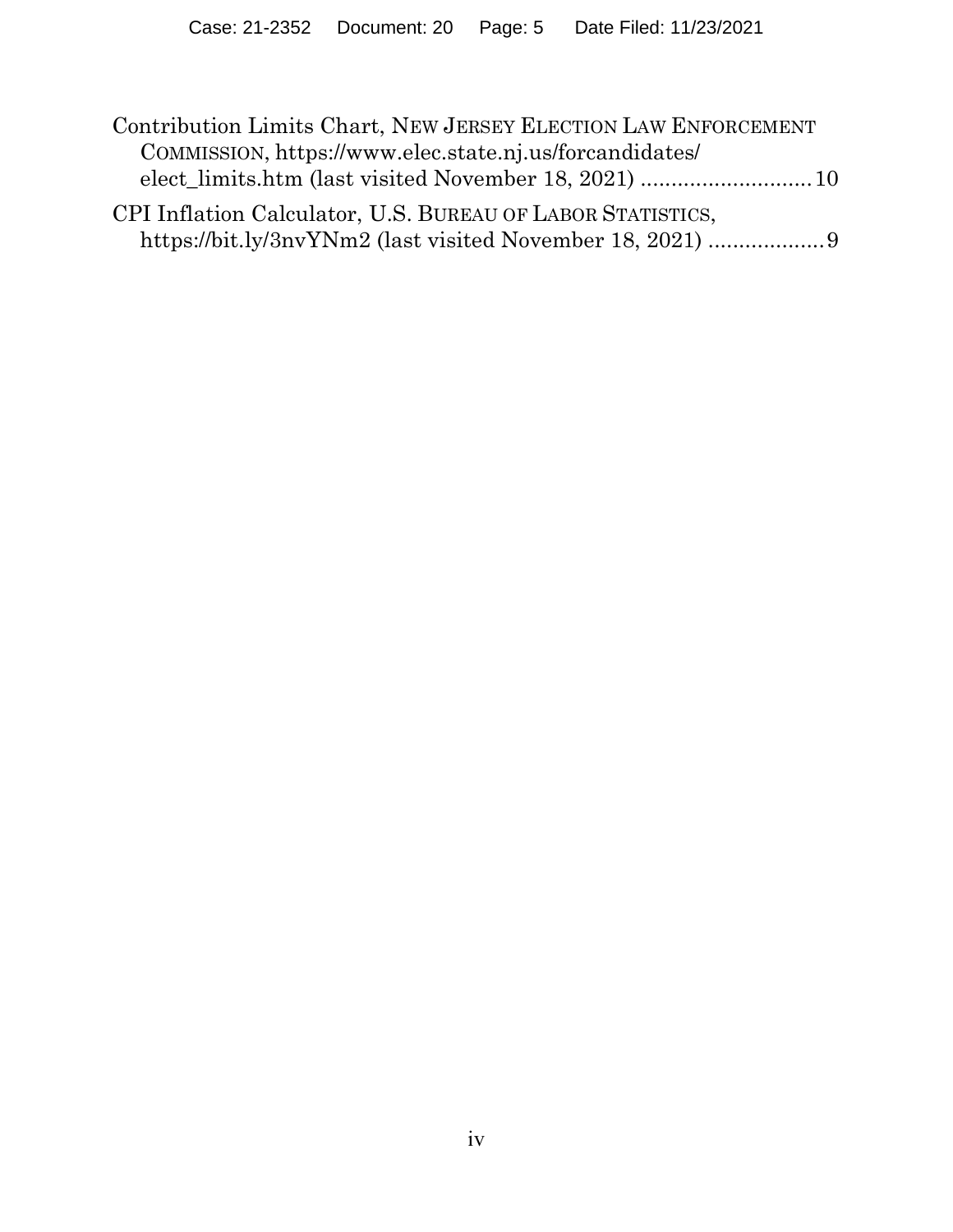#### INTEREST OF AMICUS CURIAE<sup>1</sup>

 The Institute for Free Speech ("IFS") is a nonpartisan, nonprofit organization dedicated to the protection of the First Amendment rights of speech, assembly, press, and petition. In addition to scholarly and educational work, the Institute represents individuals and civil society organizations in litigation securing their First Amendment liberties.

 Challenging unconstitutional contribution bans is a core aspect of the Institute's organizational mission in fostering free speech.

#### SUMMARY OF ARGUMENT

Industry-specific contribution bans such as New Jersey's directly burden associational rights and are subject to exacting scrutiny, which requires narrow tailoring. The district court erred in applying intermediate scrutiny. The ban is not narrowly tailored to New Jersey's stated anti-corruption interest. A more reasonable and narrowly tailored alternative would apply the same contribution limits to banks as New Jersey already applies to other corporations and labor unions.

<sup>&</sup>lt;sup>1</sup> No counsel for a party authored this brief in whole or part, nor did any person or entity, other than amicus or its counsel, financially contribute to preparing or submitting this brief. All parties have provided written consent to the filing of this brief.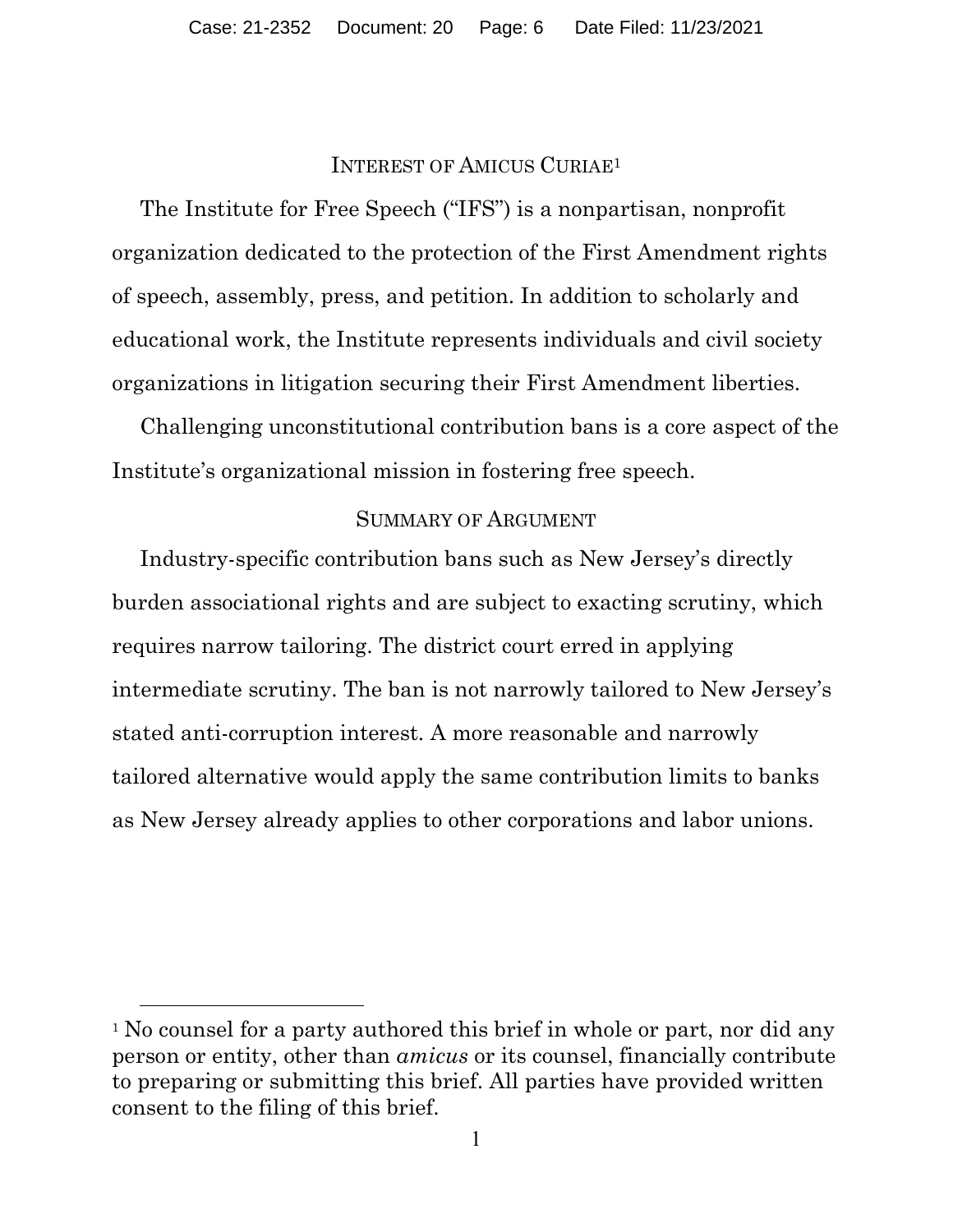#### ARGUMENT

### I. THE DISTRICT COURT ERRED IN APPLYING INTERMEDIATE SCRUTINY WITHOUT EITHER NARROW TAILORING OR A CLOSELY DRAWN FIT.

 The district court incorrectly applied what it called "intermediate scrutiny" to evaluate the direct-contribution-ban prong of N.J. Stat. Ann. § 19:34-45, citing to a case involving content-neutral must-carry regulations for cable operators, rather than to the standard for campaign contributions or core political speech. Dist. Ct. Opinion at 18 (citing Turner Broad. Sys., Inc. v. FCC, 520 U.S. 180, 213-14 (1997)). The court erred, since this case calls for a higher level of scrutiny, between intermediate and strict—one that requires that the state show its industry specific contribution-ban is narrowly tailored to prevent quid pro quo corruption.

 Lower and appellate courts evaluating direct contribution bans have not always been consistent in nomenclature—sometimes referring to "exacting scrutiny" and sometimes to "closely-drawn scrutiny." IFS submits that these are really one standard, and in light of the Supreme Court's recent decision in Ams. for Prosperity Found. v. Bonta, 141 S. Ct. 2373 (2021) ("AFPF"), it is a test that requires more of the government than intermediate scrutiny, if less than strict scrutiny; cf. Ezell v. City of Chicago, 651 F.3d 684, 708 (7th Cir. 2011) (requiring "a more rigorous showing than [intermediate scrutiny], if not quite 'strict scrutiny'" in Second Amendment context). Importantly, closely drawn or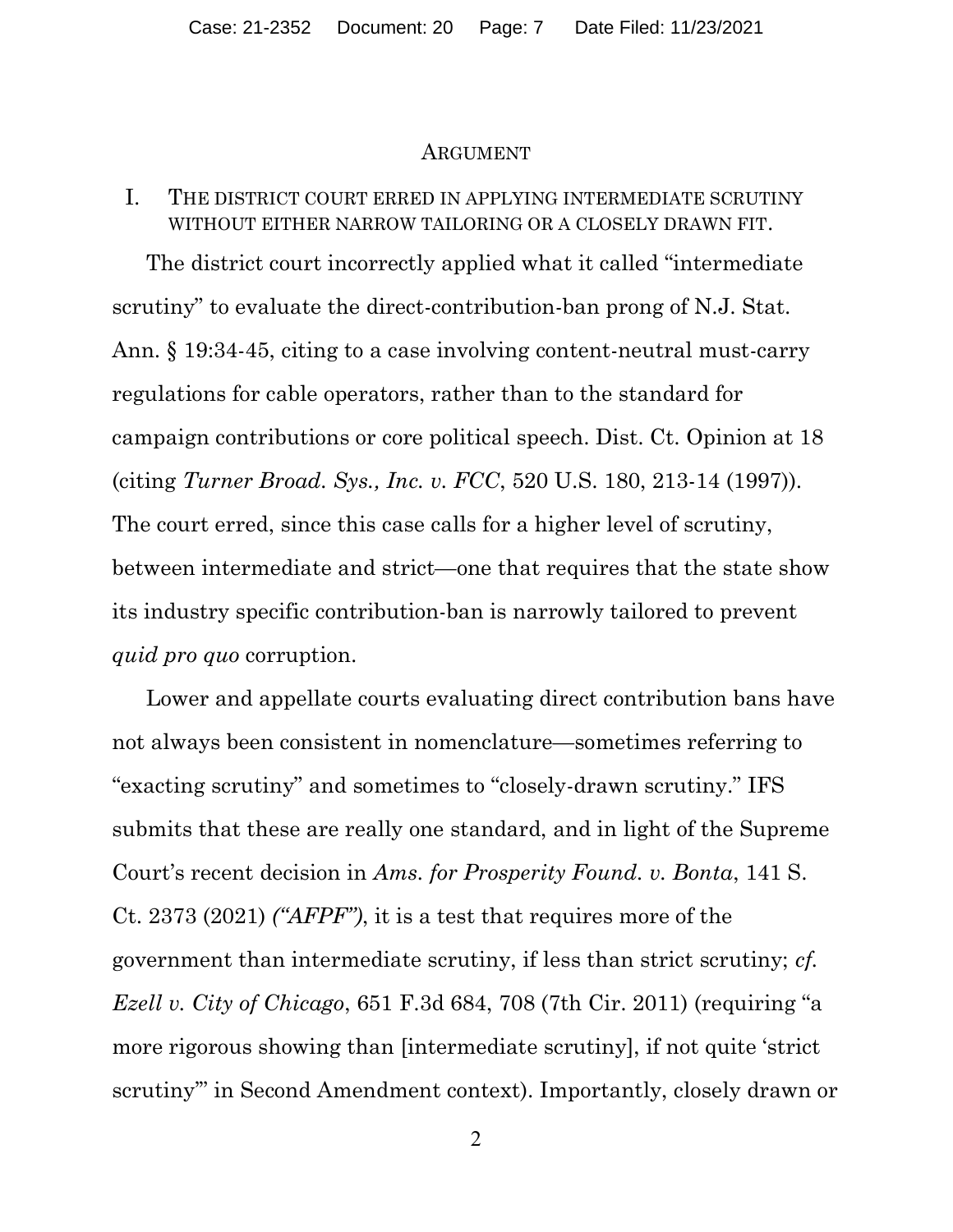exacting scrutiny is distinguished from mere intermediate scrutiny by its emphasis on narrow tailoring.

Lower courts can be forgiven for their confusion, because the Supreme Court has itself been somewhat inconsistent in its scrutiny terminology. This confusion can be traced back to Buckley v. Valeo, 424 U.S. 1, 17, 44-45, 64-65 (1976) (per curiam), decided before the court's use of terms such as "strict scrutiny" and "exacting scrutiny" had hardened. Thus, in *Buckley*, the court used exacting scrutiny, across the board, to evaluate an independent expenditure cap, a direct contribution cap, and a disclosure regime.<sup>2</sup>

But the court interchangeably used other terms and descriptions for the scrutiny applied. "In view of the fundamental nature of the right to associate, governmental 'action which may have the effect of curtailing the freedom to associate is subject to the closest scrutiny.'" Id. at 25 (emphasis added). In applying this "closest scrutiny" the court required the government to "employs means *closely drawn* to avoid unnecessary abridgment of associational freedoms." And while it upheld the contribution cap, the court did so "under the rigorous standard of review established by our prior decisions[.]" Id. at 29.

Since then, the court has at times attempted to re-characterize Buckley as establishing "a lesser but still 'rigorous standard of review"

<sup>&</sup>lt;sup>2</sup> Buckley used the phrase "exacting scrutiny" four times. 424 U.S. at 16, 44, 64, 94.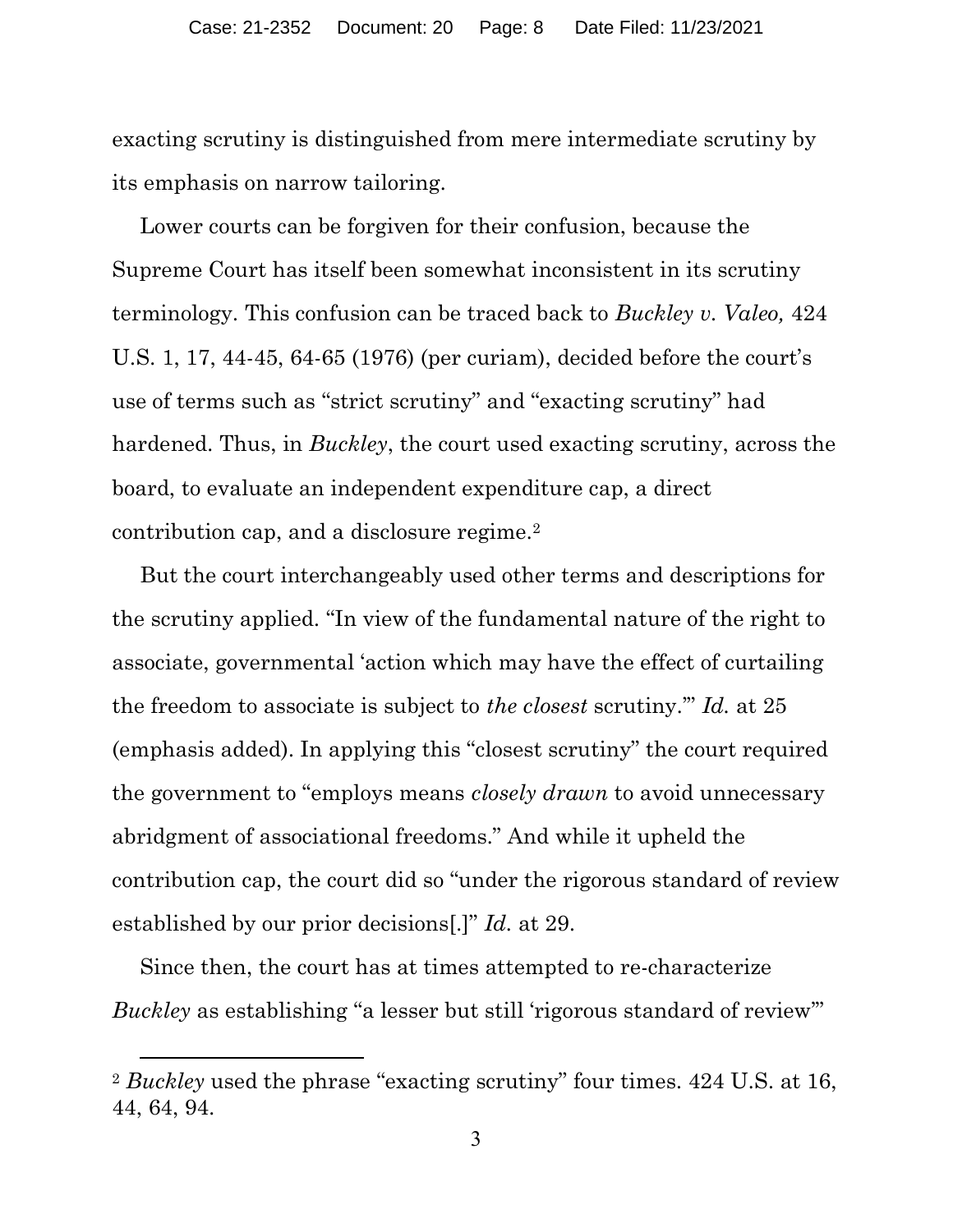for contribution limits. See McCutcheon v. FEC, 572 U.S. 185, 197 (2014) (plurality opinion; quoting Buckley, 424 U.S. at 24). But nowhere does Buckley actually state that the scrutiny for contribution limits is lesser than for expenditures or disclosure; rather, it simply found that unlike expenditure limits, the contribution limit there had a sufficient fit to the "weighty interests served[.]"

Accordingly, some five years after Buckley, the court flatly held "that regulation of First Amendment rights is always subject to exacting judicial review." Citizens Against Rent Control/Coalition for Fair Hous. v. Berkeley, 454 U.S. 290, 294 (1981) (invalidating contribution limits for ballot measures) (emphasis added). "Thus, Berkeley's ordinance cannot survive constitutional challenge unless it withstands 'exacting scrutiny.'" Id. at 302 (citing First National Bank of Boston v. Bellotti, 435 U.S. 765, 786 (1978)) (Blackmun, J., concurring).

Similarly, when this Court, sitting en banc, considered a federal corporate contribution ban in Mariani v. United States, 212 F.3d 761, 770 (3d Cir. 2000), it applied exacting scrutiny, and did not call it intermediate scrutiny or something else. This Court explicitly held that a ban on corporate contributions "is subject to the same level of scrutiny as other regulations limiting spending for political campaigns." Id.

Accordingly, in considering Mariani's challenge to [the federal ban on corporate contributions], while we treat campaign contributions from the corporate treasury as speech and subject the ban on them …to exacting scrutiny, we do so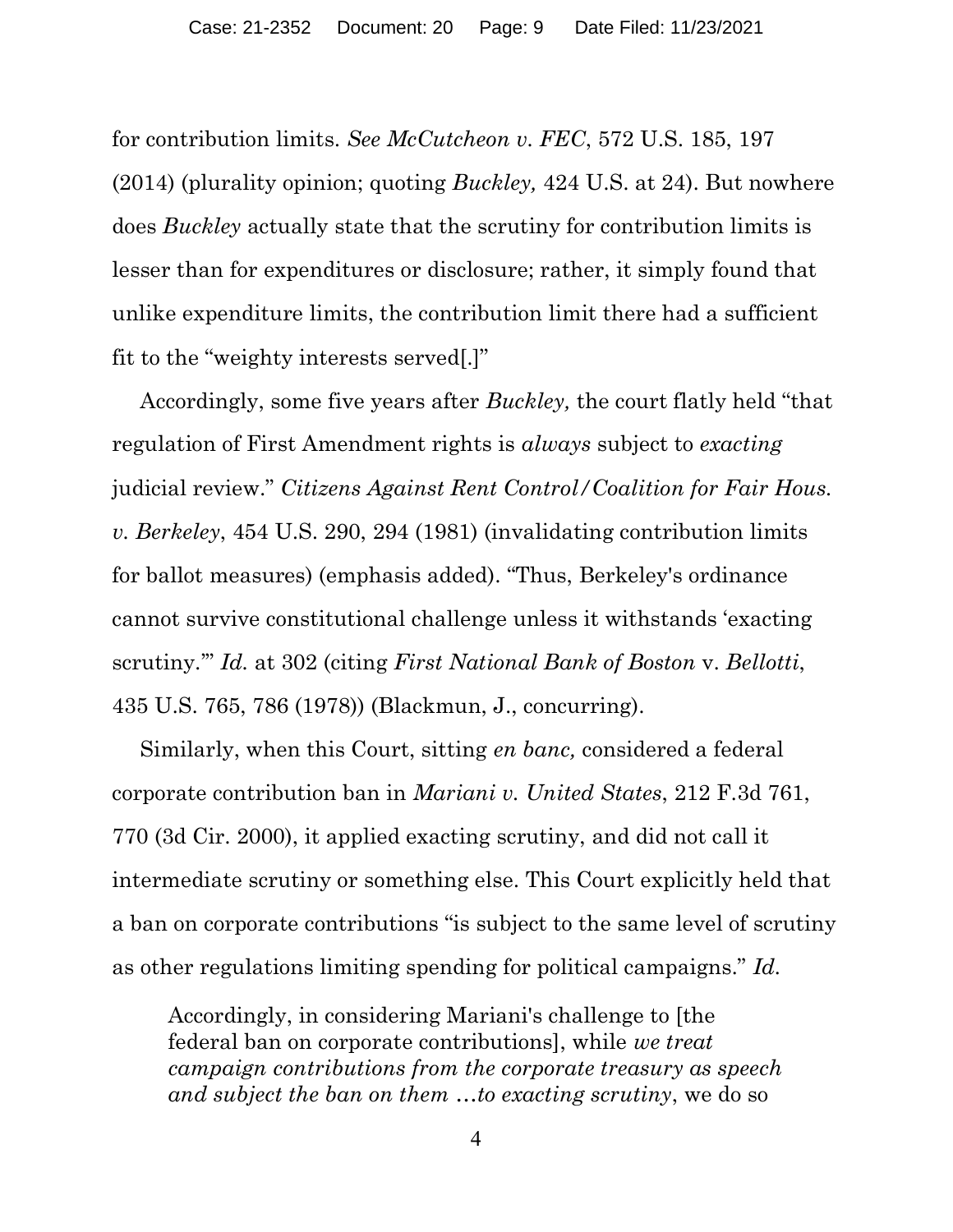against a background principle that limits on contributions- though not necessarily bans on contributions--can withstand this scrutiny if they are 'closely drawn' to match a 'sufficiently important interest.'"

Id. at 770-71 (emphasis added).

This Court would go on to uphold the contribution ban under *Austin* v. Michigan Chamber of Commerce, 494 U.S. 652 (1990), using the language of "narrow tailoring." Mariani, 212 F.3d at 772-73.3 Thus, this Court used the concepts of "closely drawn" and "narrow tailoring" interchangeably. It follows from Buckley, Citizens Against Rent Control, and Mariani, that the standard of exacting scrutiny and closely-drawn scrutiny are one and the same. Moreover, to the extent other courts have suggested that the standards differ, or that Buckley suggested that they differ, that is a mistake.

The Supreme Court's latest word on exacting scrutiny came just this last term, in AFPF. The court corrected years of scrutiny drift, by reemphasizing the need for narrow tailoring and clearly placing exacting scrutiny above intermediate scrutiny, but below strict scrutiny. Responding to the arguments that, on the one hand, exacting scrutiny

<sup>&</sup>lt;sup>3</sup> The Supreme Court later overruled *Austin* in *Citizens United v. FEC*, 558 U.S. 310, 365-66 (2010), on the basis that the government "may not suppress political speech on the basis of the speaker's corporate identity."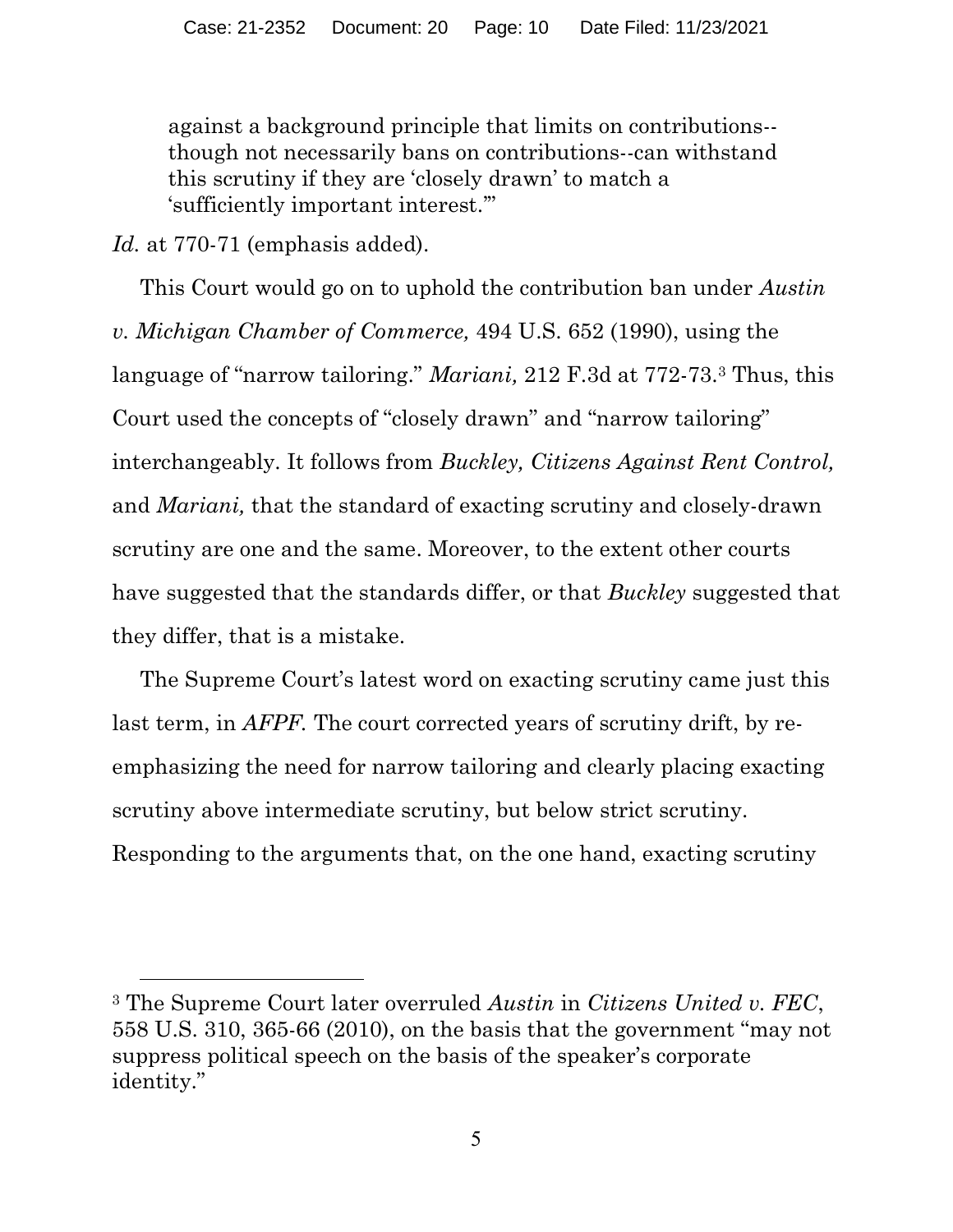always required the narrowest possible tailoring, or on the other, that a mere substantial relationship was enough, the majority explained:

We think that *the answer lies between* those two positions. While exacting scrutiny does not require that disclosure regimes be the least restrictive means of achieving their ends, it does require that they be narrowly tailored to the government's asserted interest.

AFPF, 141 S. Ct. at 2383 (emphasis added).

Among other cases, the Supreme Court relied heavily on McCutcheon, which is of note here because it concerned a contribution limit case. Id. at 2384 ("Our more recent decisions confirm the need for tailoring"). "A substantial relation is necessary but not sufficient…Where exacting scrutiny applies, the challenged requirement must be narrowly tailored to the interest it promotes, even if it is not the least restrictive means of achieving that end." Id.

New Jersey may respond by pointing out that AFPF was a disclosure case, not one examining a contribution limit or ban, and therefore exacting scrutiny applied there only. But as Buckley, Citizens Against Rent Control, and Mariani illustrated, exacting scrutiny has long been applied to contribution limits. To be sure, some courts have tried to water down the standard, but to those, *AFPF* represents a course correction. Interestingly, even the AFPF dissent recognizes that disclosure limits require "automatic" narrow tailoring for state action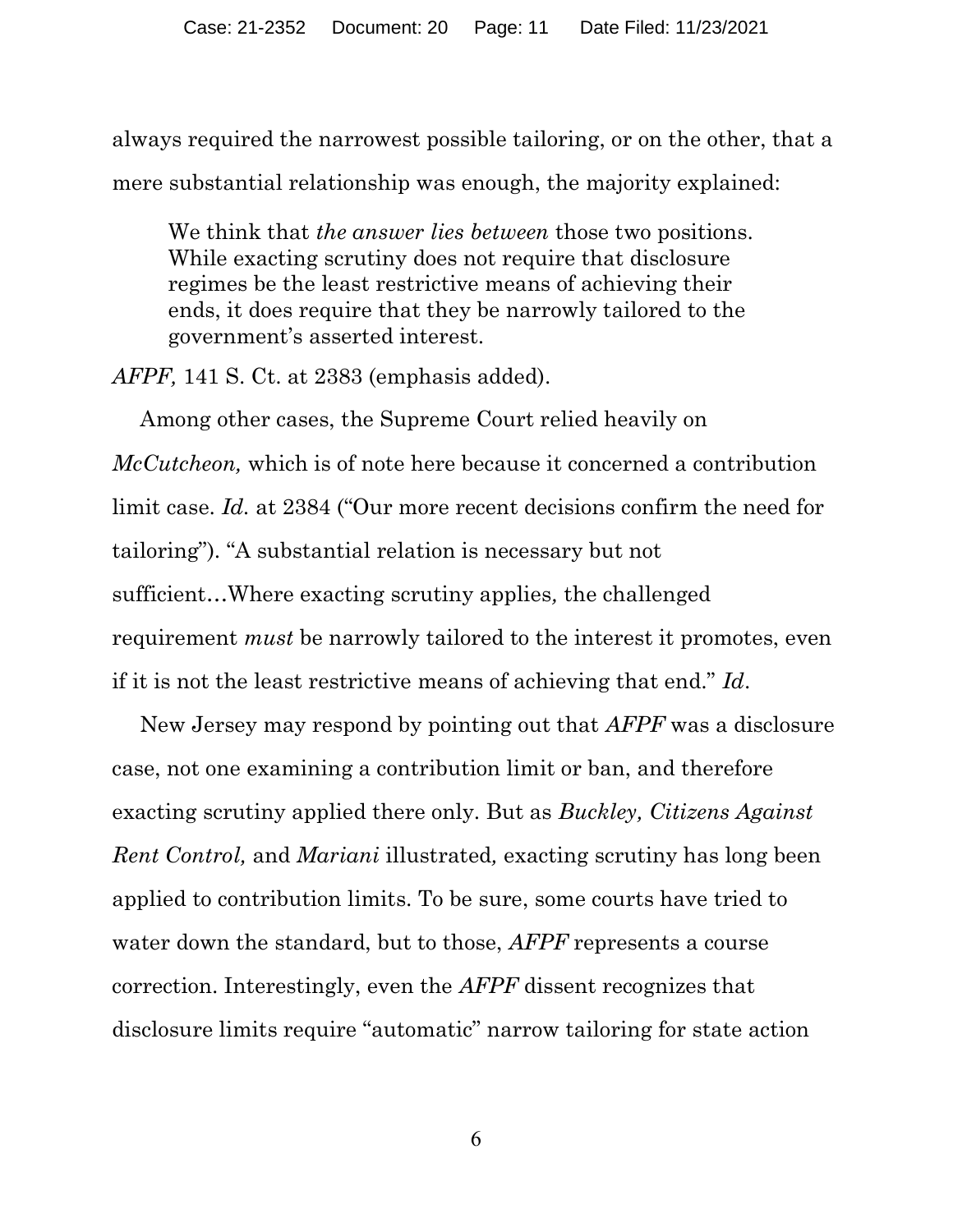that directly affects associational rights. AFPF, 141 S. Ct. at 2373 (Sotomayor, J., dissenting).

To the extent there has been some confusion about the level of scrutiny, we would urge this Court to use *AFPF* as a cue to re-affirm *Mariani's* holding that exacting scrutiny applies to contribution limits, with a focus on narrow tailoring. Lower courts and parties will benefit greatly from terminological consistency in this area.

As the Supreme Court held in *AFPF*, the baseline presumption is that the "government may regulate in the [First Amendment] area only with narrow specificity.]" Id. at 2384 (citing NAACP v. Button, 371 U.S. 415, 420 (1963), another non-disclosure case dealing with the right to associate for the purposes of pro bono litigation against Jim Crow laws).

 But even if this Court calls it "closely drawn" scrutiny, we are not dealing with an intermediate-scrutiny type of rough, open-ended balancing test. Whether one calls it "closely drawn" or "narrow tailoring," it is apparent that fit is important. Moreover, it is questionable that AFPF's import was to elevate disclosure regimes, which indirectly burden associational rights by inviting self-censorship, to a higher level of scrutiny than contribution bans, which directly burden associational rights by banning the expressive conduct of contributing to a candidate.

The Supreme Court requires contribution bans to withstand at least as much scrutiny as disclosure regimes. AFPF's re-affirmance of the

7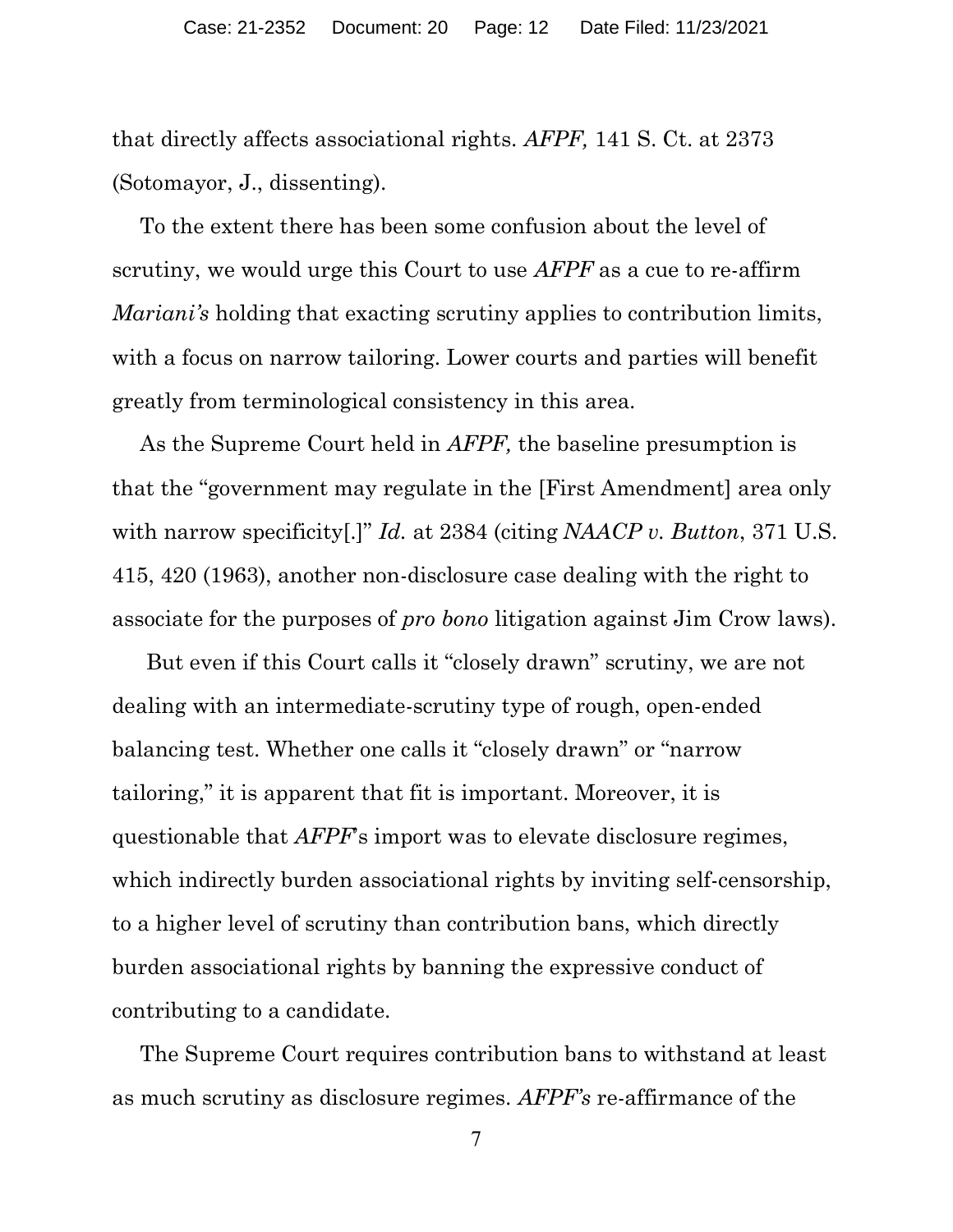need for narrow tailoring creates a minimum tolerance for fit, which all burdens on associational rights must exceed. Regardless of which terminology is used, AFPF re-affirmed the importance of fit and raised the floor for all campaign-finance limits to pass constitutional scrutiny.

The district court's opinion did not apply exacting scrutiny, but rather mere intermediate scrutiny. Moreover, it did not adequately consider more narrowly tailored alternatives to a complete contribution ban for banks.

II. NEW JERSEY'S COMPLETE BAN ON DIRECT CONTRIBUTIONS IS NOT NARROWLY TAILORED

New Jersey's flat ban on contributions by banks is too blunt an instrument by which to advance the state's alleged anti-corruption interest, because such an interest can be more narrowly addressed through the application of existing contribution limits for non-bank corporations, labor unions, or government contractors. Moreover, such limits would comport with New Jersey's professed concerns with outsized corporate contributions, which it says motivated the bank ban.

> A. The so-called historical incidents of bank corruption relied upon by the district court would involve astronomical sums in today's dollars, far exceeding limits claimed to adequately address corruption.

If any bank contribution, in any amount, were inherently corrupting, such that only a complete ban could advance the state's interests, one would expect the state's asserted incidents of corruption to involve bank

8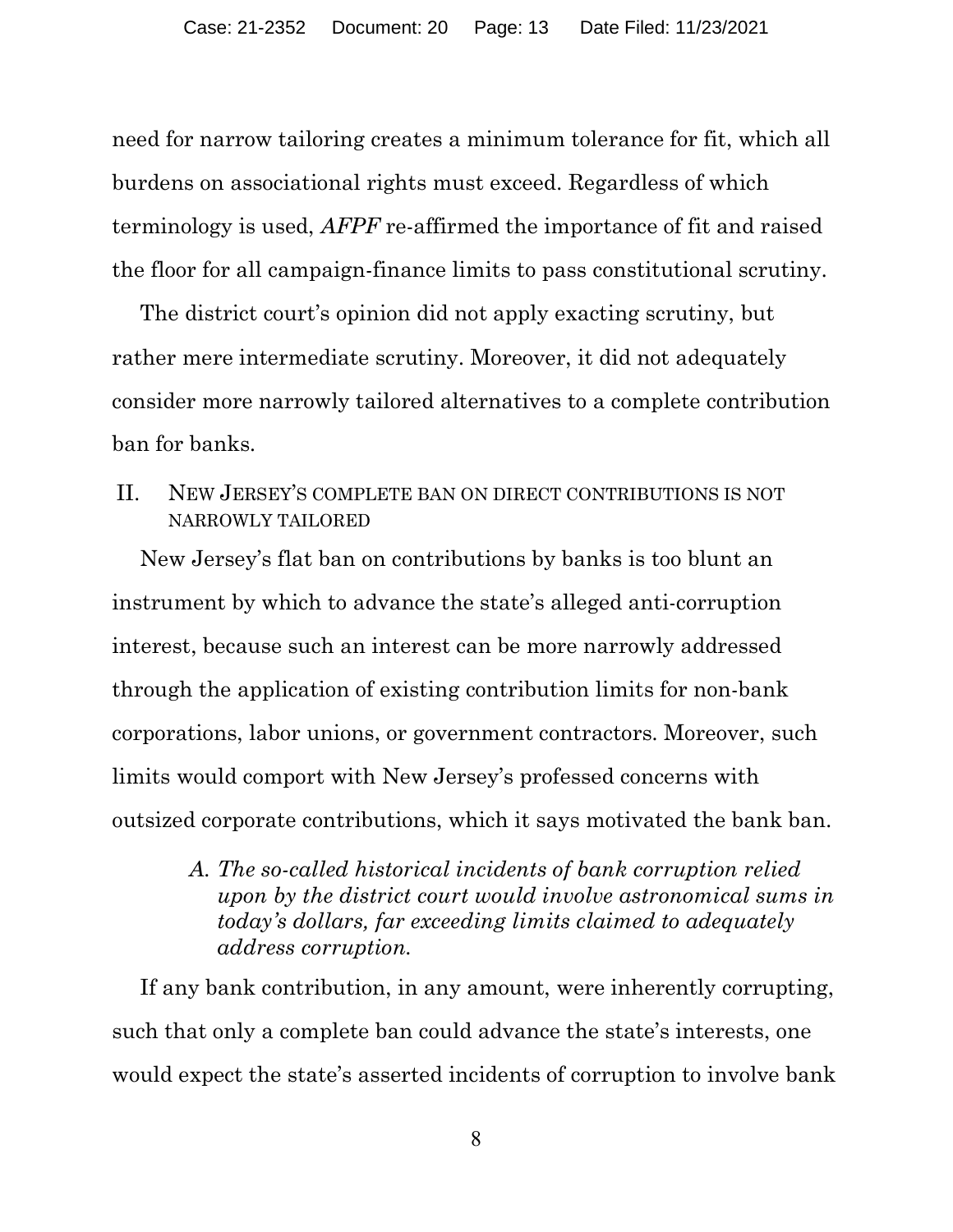contributions at levels considered acceptable in other contexts. But that is not the case.

In upholding New Jersey's ban, the district court cited several historical instances of bank-involved corruption around the time of the adoption of N.J. Stat. Ann. § 19:34-45. Dist. Ct. Opinion at 32-33. The first involved J.P. Morgan donating \$150,000 to President Roosevelt's campaign in 1904, and another similar donation by J.P. Morgan for \$48,000. To the best of IFS's knowledge, the precise dates of these donations are not in the record, but if each had been made in September 1913, they would have been worth well over \$4 million and \$1.2 million, respectively, in September 2021 dollars. See CPI Inflation Calculator, U.S. BUREAU OF LABOR STATISTICS, https://bit.ly/3nvYNm2 (last visited November 18, 2021).<sup>4</sup> Thus, the bank contributions that, according to the district court, ostensibly motivated or buttressed the need for New Jersey's flat ban involved what are, by most measures, very large sums of money, both today and back during America's Progressive Era; and

<sup>4</sup> BLS's CPI Calculator only goes back to 1913, so September 1913 was used as the implied original donation date and September 2021 as the current value date. Use of an alternative calculator relying on a historical study shows that the value of 1904 dollars in 2021 would be even higher; that is, well over \$4.6 million. See Alioth Finance,  $\text{\textdegree$}150,000$  in  $1904 \rightarrow 2021$  | Inflation Calculator." Official Inflation Data (Nov. 22, 2021), https://www.officialdata.org/us/inflation/ 1904?amount=150000. But the point remains the same: they are huge sums of money, especially when compared to the otherwise applicable donation limits.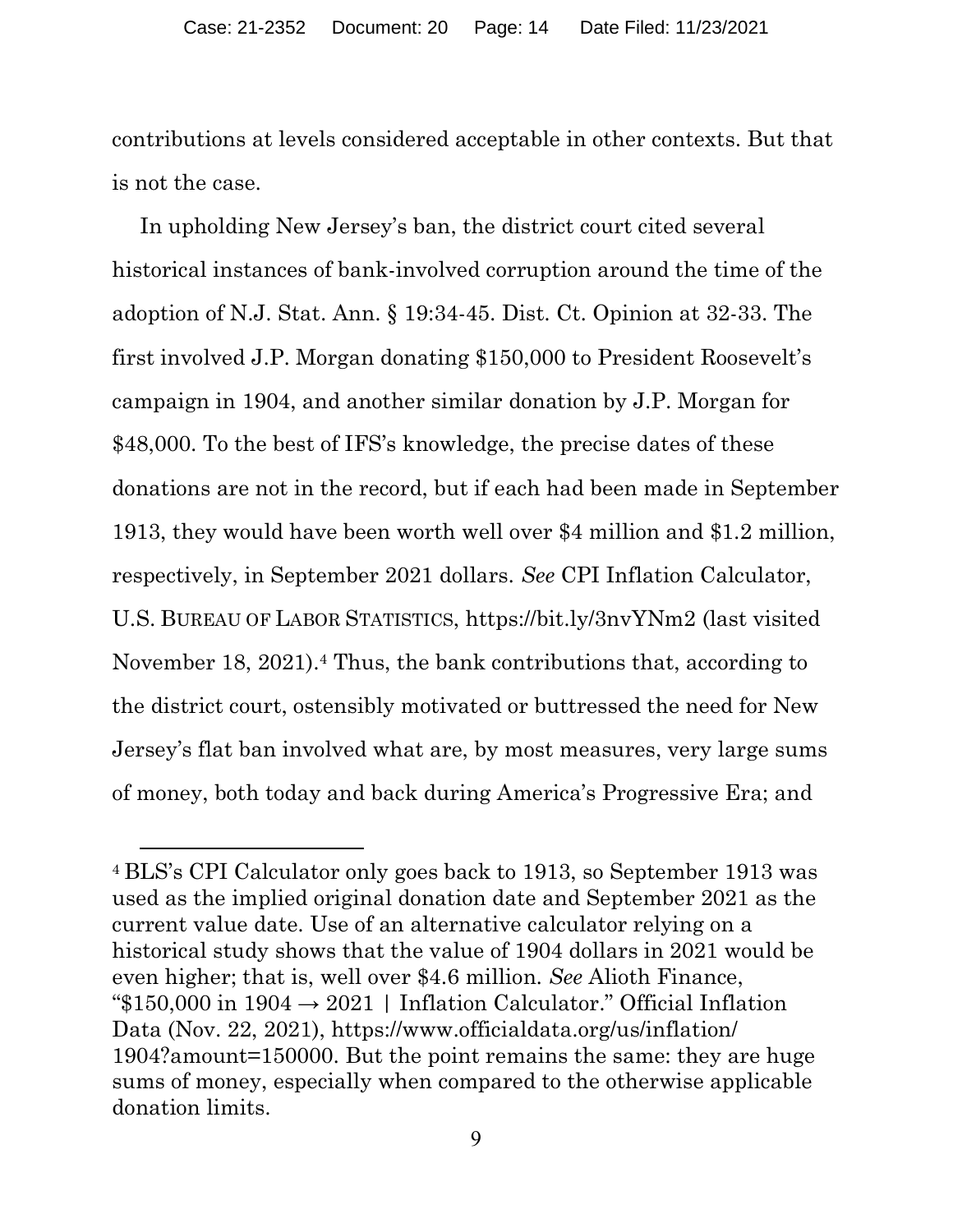far, far higher than the limits that the legislature has determined are necessary to prevent corruption.<sup>5</sup>

# B. Reasonable contribution limits applicable to other corporations and unions would be much more narrowly tailored than a complete ban.

Non-bank corporations or labor unions are generally limited to direction donations of \$2,600 per election to candidate committees and \$37,000 per year for county political party committees. N.J. Stat. Ann. § 19:44A-11.3; Contribution Limits Chart, NEW JERSEY ELECTION LAW ENFORCEMENT COMMISSION, https://www.elec.state.nj.us/forcandidates/ elect\_limits.htm (last visited November 18, 2021). More stringent contribution limits (effectively \$300 per candidate) apply to state contractors under New Jersey's pay-to-play law. See N.J. Stat. Ann. § 19:44A-20.14, -20.17.

These restrictions for non-bank corporations are more narrowly tailored alternatives that address New Jersey's interest in preventing quid pro quo corruption or the appearance of such corruption. Given that most New Jersey corporations (and unions) can donate directly to candidates, it should be the government's burden here to show why these reasonable limits would not suffice to address the state's anti-

<sup>5</sup> Similarly, the 1908 Pittsburgh city council bribery episode cited by New Jersey would similarly involve six-digit sums far exceeding donation limits. See ECF No. 81-1 at 10. Moreover, contributions are not tantamount to bribes.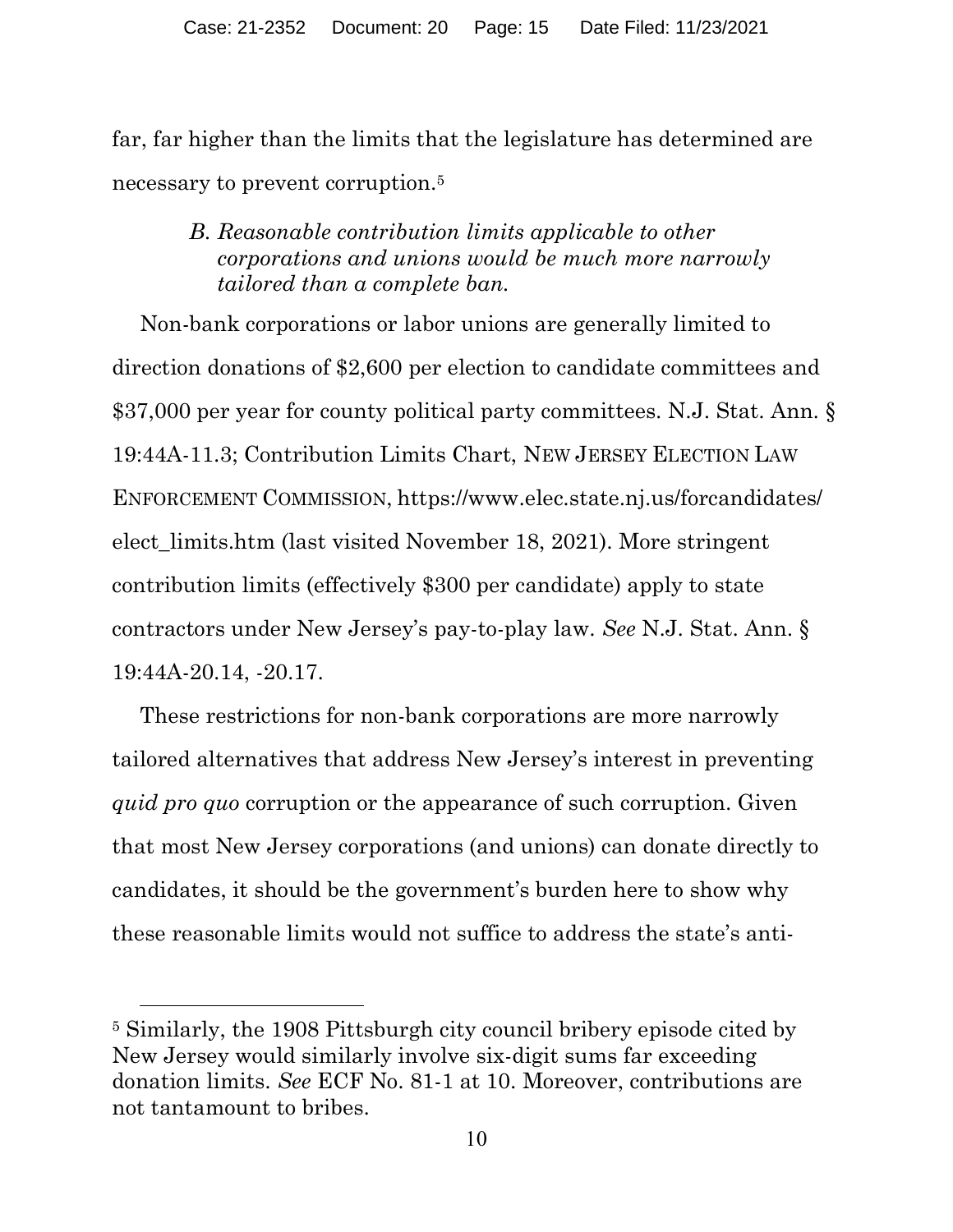corruption interest. See AFPF, 141 S. Ct. at 2386 ("[California] must instead demonstrate its need for universal production in light of any less intrusive alternatives"). It remains unclear why more modest contributions, acceptable when made by other donors, are somehow corrupting when made by banks.

And if N.J. Stat. Ann. § 19:34-45 was originally motivated by concerns over contributions in excess of \$1 million in today's dollars, it would seem that those same concerns would just as easily be addressed by a \$2,600 per candidate, per election limit, rather than resorting to the blunt instrument of a complete ban. A \$2,600 limit is much closer to a zero dollar limit than it is to \$1 million; and readily presents an incrementally less burdensome and more narrowly tailored alternative to the present regime.

The district court mistakenly applied mere intermediate scrutiny and did not apply the narrow tailoring analysis required by AFPF. N.J. Stat. Ann. § 19:34-45 fails narrow tailoring because an easy alternative exists: apply the same limits to banks as to almost all other corporations.

#### **CONCLUSION**

This Court should reverse the judgement of the district court as to the contribution ban due to a lack of narrow tailoring.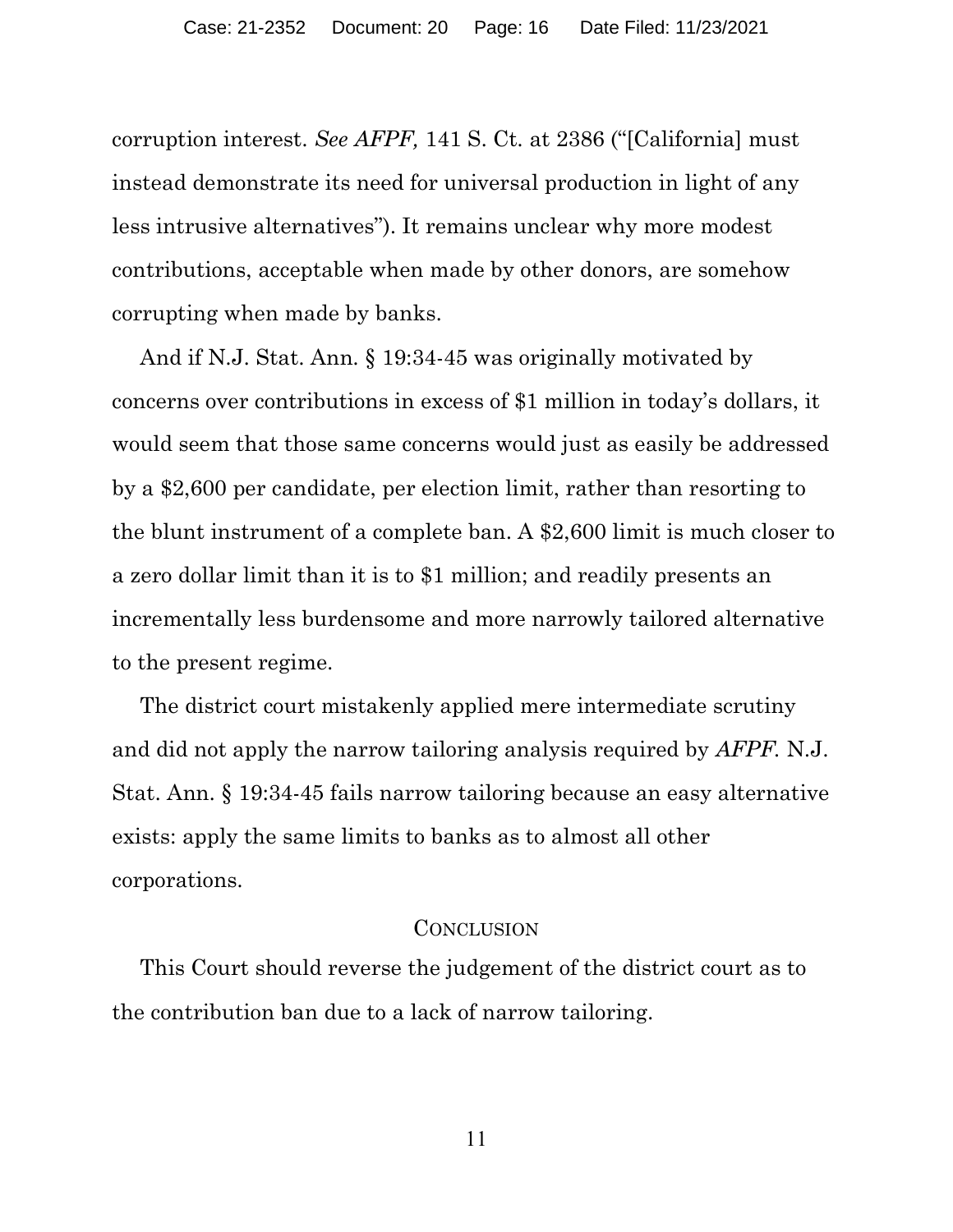Dated: November 23, 2021

Respectfully submitted,

 s/Endel Kolde Endel Kolde WSBA No. 25155<sup>6</sup> INSTITUTE FOR FREE SPEECH 1150 Connecticut Avenue, NW, Suite 801 Washington, DC 20036 (202) 301-1664 Facsimile: (202) 301-3399 dkolde@ifs.org

Counsel for Amicus Institute for Free Speech

<sup>6</sup> Admitted in Washington State. Not admitted to practice in the District of Columbia. Currently supervised by D.C. licensed attorneys. D.C. Bar application pending.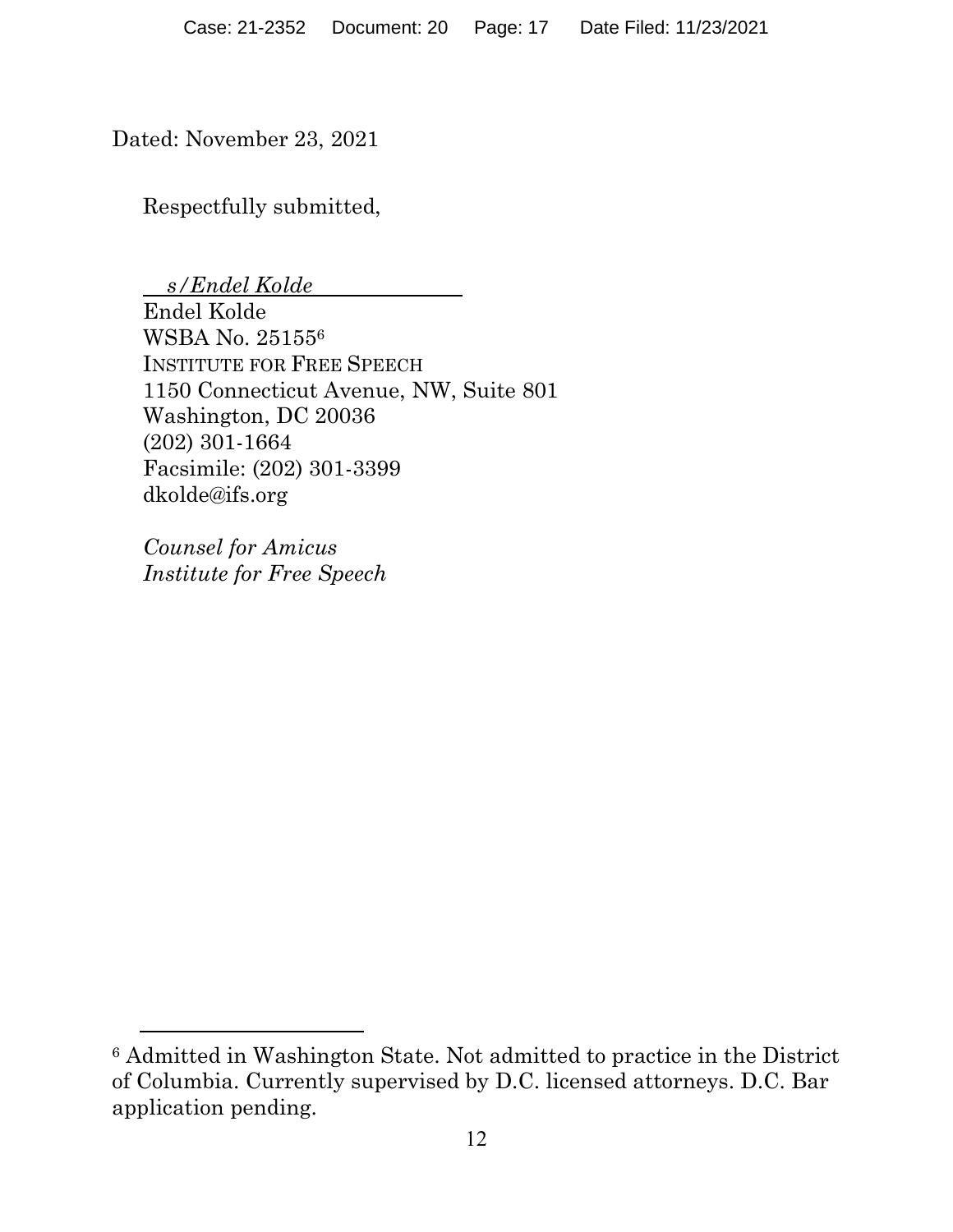# CERTIFICATE OF BAR MEMBERSHIP

I, Endel Kolde, hereby certify that I am a member of the Bar of the United States Court of Appeals for the Third Circuit.

Dated: November 23, 2021

s/Endel Kolde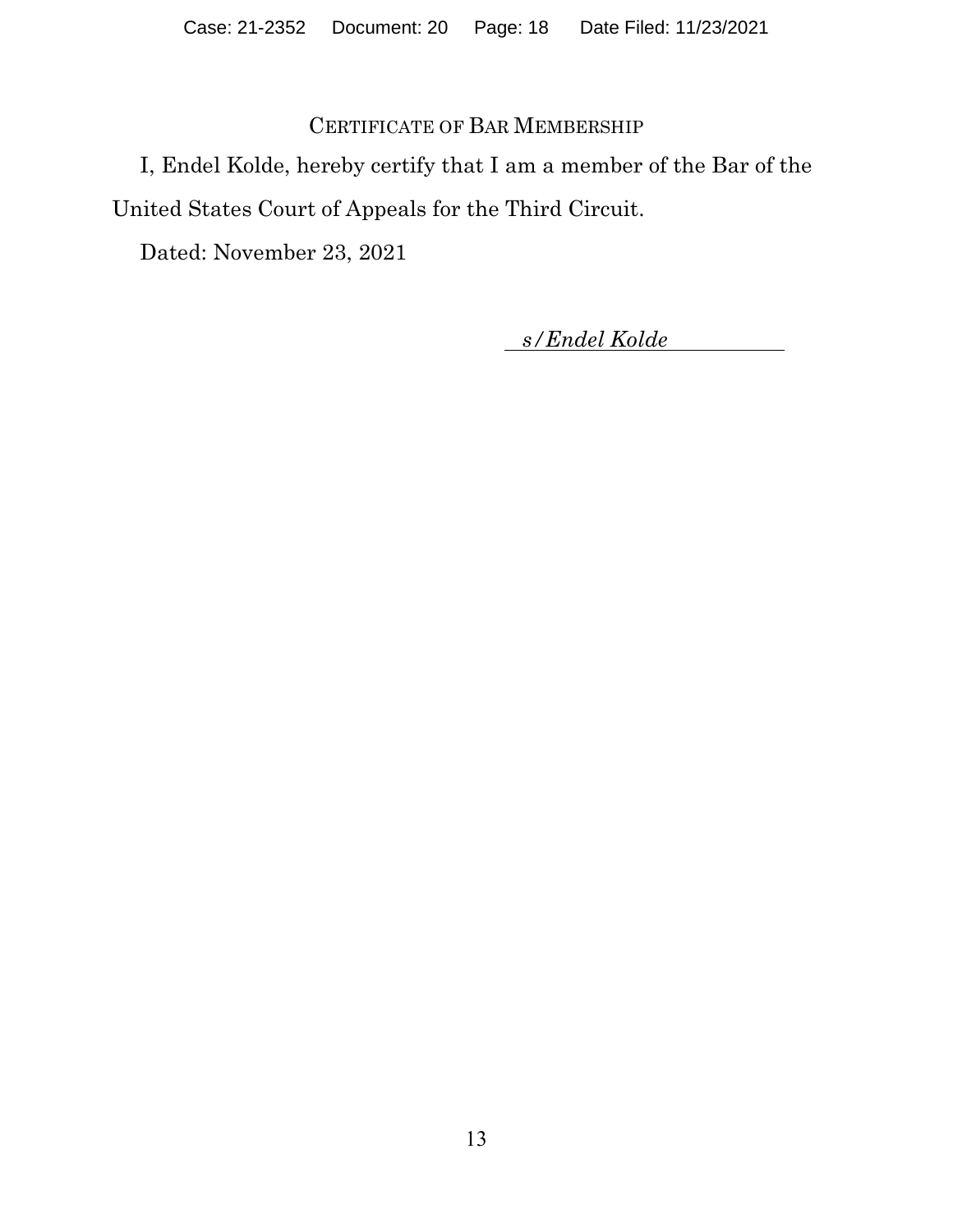#### CERTIFICATE OF COMPLIANCE

I, Endel Kolde, hereby certify that:

1. This brief complies with the type-volume limitations of Fed. R. App. P. 32(a)(7)(B) because its body contains 2,758 words, as counted by Microsoft Word.

2. This brief complies with the requirements Fed. R. App. P. 32(a)(5)- (6) because this brief has been prepared in a proportionately spaced typeface using Century Schoolbook, 14-point font.

3. The text of the electronically filed PDF file of this brief is identical to the text of the paper copies.

4. This file was scanned using Microsoft Defender (Antivirus Version: 1.353.1409.0) and was found to be virus-free.

Dated: November 23, 2021

s/Endel Kolde